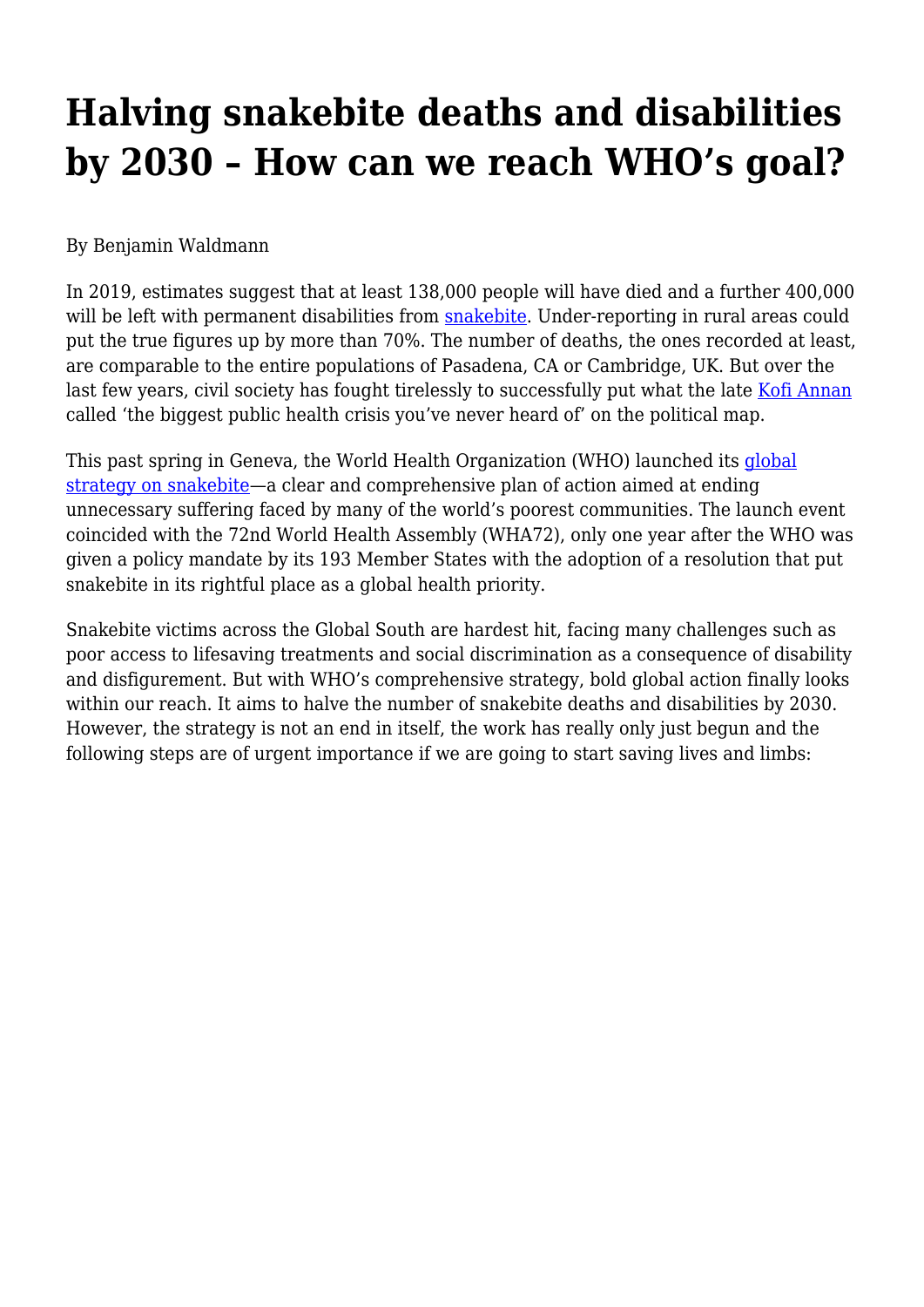

Members of the HAI team at the 72nd World Health Assembly.

## **1. Civil society are integral to focus policy makers on the needs of the communities they aim to serve**

Civil society organisations have a unique role in conveying the voice of the marginalised, who are often not heard. They represent communities at all levels, helping to mobilise decision-makers to tackle neglected diseases like snakebite. Through the lens of addressing health inequities, they implement programmes, promote community behaviour change, collect real-time data, convene stakeholders and deploy problem-solving innovations.

They have the dynamism to measure what programmes are working or need to be changed, unravel the evidence base to strengthen policies and, crucially, empower grassroots communities to take action.

Their input is invaluable to ensure disease programmes like snakebite progress towards global health targets (e.g., halving the number of snakebite deaths and disability by 2030) and align with the WHO's overarching mission of serving the world's most vulnerable

## **2. Donors must recognise investment opportunities and help fund prevention and control efforts**

We recently witnessed a change of stance from the donor community in beginning to recognise the urgent need for resources to support policy advancements made by the WHO. The Wellcome Trust became the first global funding agency to announce considerable investment in this space, with a pledge of GBP80 million. However, we still have a way to go